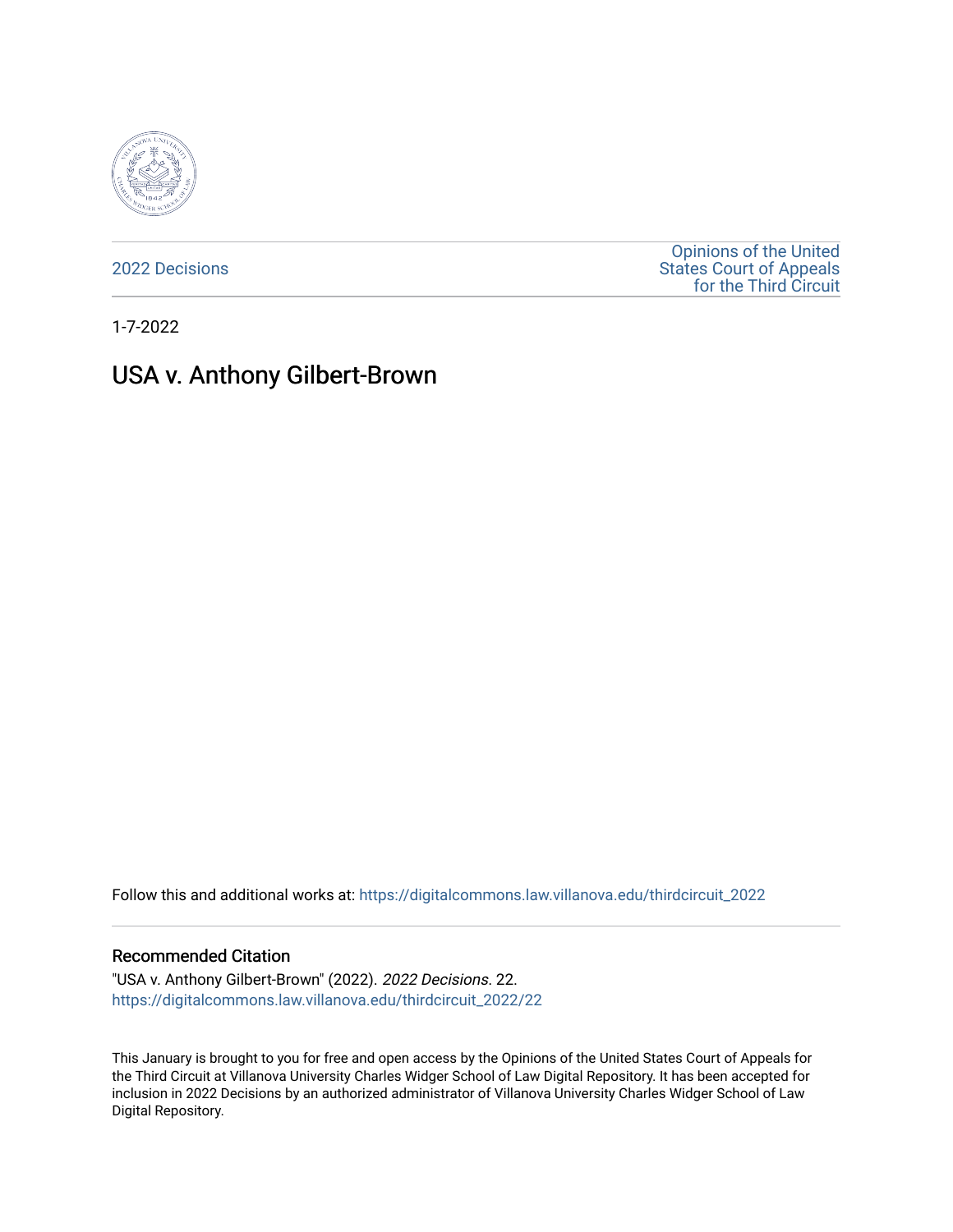# NOT PRECEDENTIAL UNITED STATES COURT OF APPEALS FOR THE THIRD CIRCUIT

# No. 21-1316  $\overline{\phantom{a}}$

 $\frac{1}{2}$ 

#### UNITED STATES OF AMERICA

v.

ANTHONY GILBERT-BROWN, Appellant

 $\frac{1}{2}$ 

On Appeal from the United States District Court for the Middle District of Pennsylvania (D.C. No. 1-18-cr-0210-001) District Judge: Honorable Jennifer P. Wilson

Submitted Under Third Circuit LAR 34.1(a) November 18, 2021

 $\overline{\phantom{a}}$  , where  $\overline{\phantom{a}}$ 

Before: AMBRO, JORDAN, and ROTH, *Circuit Judges*

(Filed: January 7, 2022)  $\frac{1}{2}$ 

> OPINION[∗](#page-1-0)  $\frac{1}{2}$

JORDAN, *Circuit Judge*.

<span id="page-1-0"></span><sup>∗</sup> This disposition is not an opinion of the full court and, pursuant to I.O.P. 5.7, does not constitute binding precedent.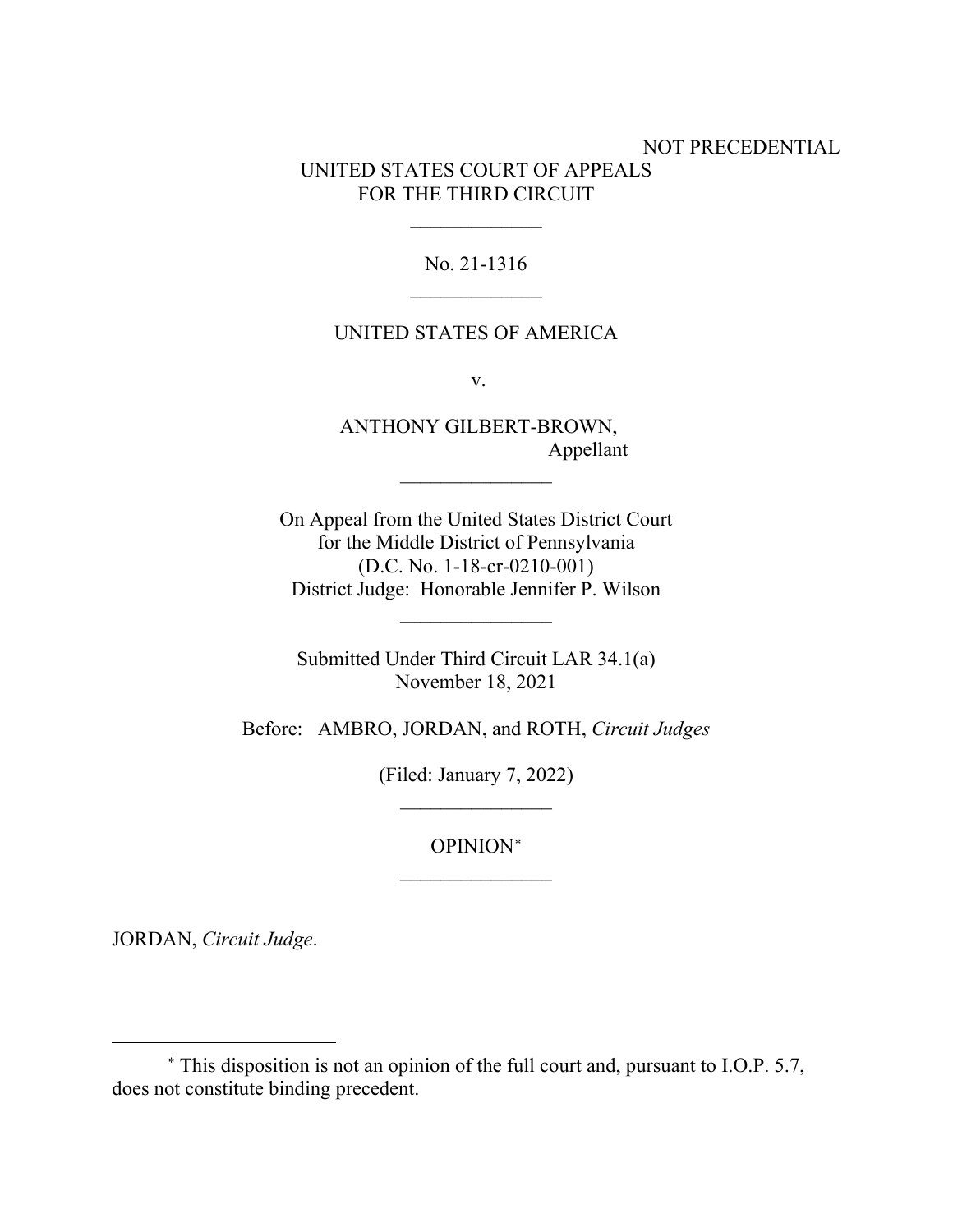Anthony Gilbert-Brown appeals the District Court's order denying his motion to suppress evidence. He argues that, under the Fourth Amendment, his car should not have been stopped, his subsequent arrest was unwarranted, and the police lacked probable cause to search his car. Because his arguments lack sufficient merit, we will affirm.

## **I. BACKGROUND**

On the evening of February 19, 2018, Officer Bradley Engle of the York City Police Department was in pursuit of a stolen car. The occupants of the car eventually abandoned it near an intersection and fled on foot. Still in his patrol car, Officer Engle followed them down a one-way street but then lost sight of them. He then began to return to the now-abandoned car by turning on his emergency lights and driving his patrol car in reverse towards the intersection. Before he reached the intersection, however, another car blocked him from backing up any further. The driver of that car was Gilbert-Brown, and with him was another individual in the front passenger seat.

Officer Engle "chirped" his siren for Gilbert-Brown to back up.Gilbert-Brown obliged, and Officer Engle parked his patrol car in the middle of the intersection. He then got out of the patrol car and, because he wanted to block off all lanes of travel through the intersection, told Gilbert-Brown to turn around, both verbally and with motions using a handheld flashlight. Evidently intent on going through the intersection, Gilbert-Brown ignored Officer Engle and started slowly driving forward in an apparent attempt to "squeeze in between [the] patrol vehicle and the [stolen car]" in the intersection. (App. at 274.)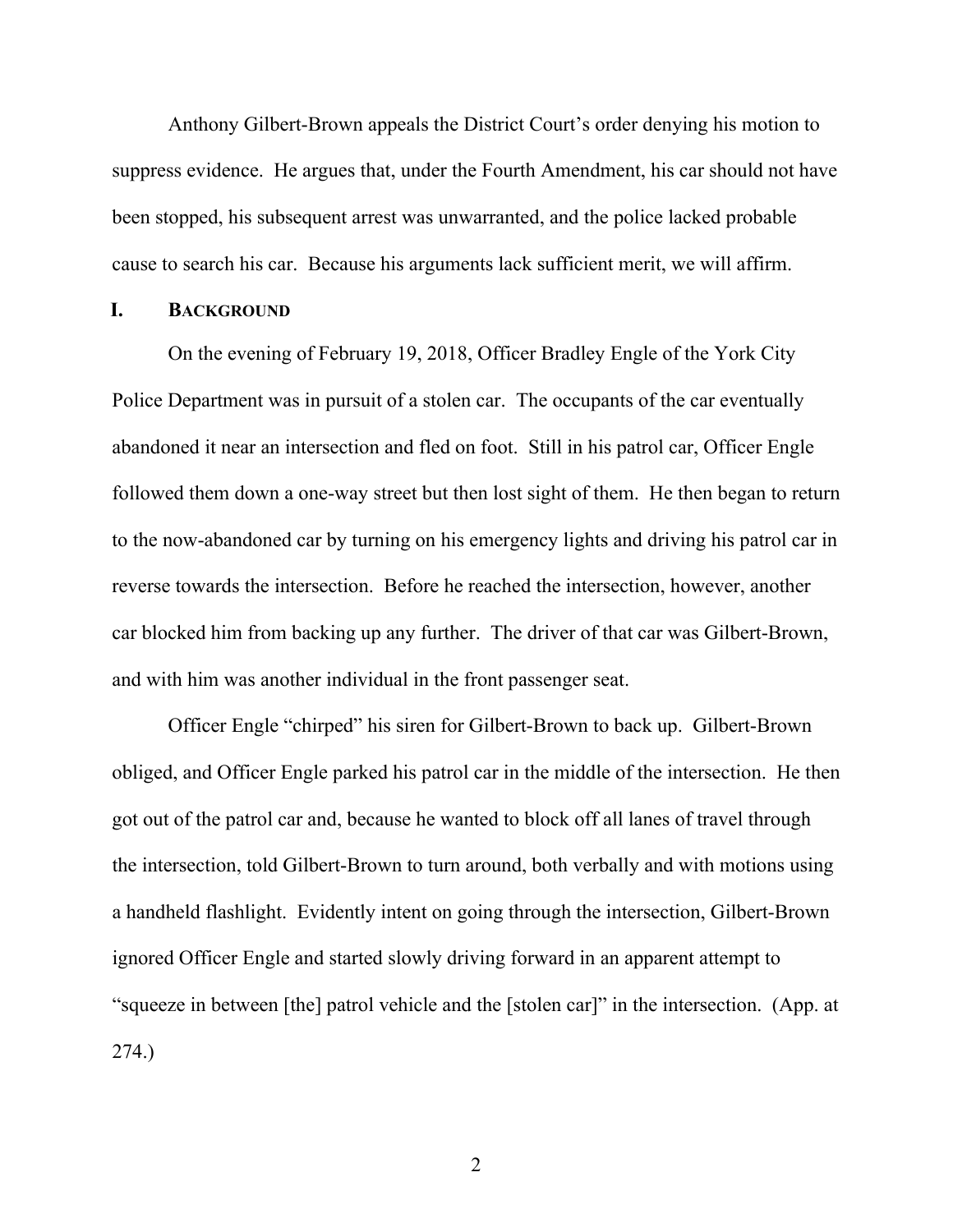As Gilbert-Brown tried to go around the patrol car, Officer Engle approached and gave him additional commands to turn around. At one point, Officer Engle was close enough to make eye contact with Gilbert-Brown. Gilbert-Brown gave Officer Engle a "thousand-yard stare" through "bloodshot" eyes with a "glossy tint[.]" (App. at 13, 276, 281.) Officer Engle testified that, at that point, he concluded that an investigatory stop was necessary. He told Gilbert-Brown to stop, turn off his car, and get out of it, and he repeated the order several times.

Officer Engle's suspicion that something was wrong was confirmed when Gilbert-Brown responded to the commands by reversing his car, as if to attempt a three-point turn, only to place his car in drive and start moving directly at Officer Engle. The car collided with Officer Engle's left leg, but rather than stop driving, Gilbert-Brown continued forward slowly, pushing Officer Engle further back. At that point, fearing "serious bodily injury," Officer Engle drew his service weapon and fired four or five rounds at the windshield of the car. (App. at 4, 284.)

After Officer Engle fired his weapon, Gilbert-Brown backed up until he hit Officer Engle's patrol car. He then drove forward and brought his car, at last, to a stop. Officer Engle instructed Gilbert-Brown and the passenger to keep their hands up. Another officer with the York City Police Department, Paul Thorne, arrived at the scene and assisted in placing the two under arrest. Once Gilbert-Brown and the passenger were in custody, the officers conducted a search incident to arrest, recovering from Gilbert-Brown's person eleven clear plastic baggies and cash totaling \$560.00.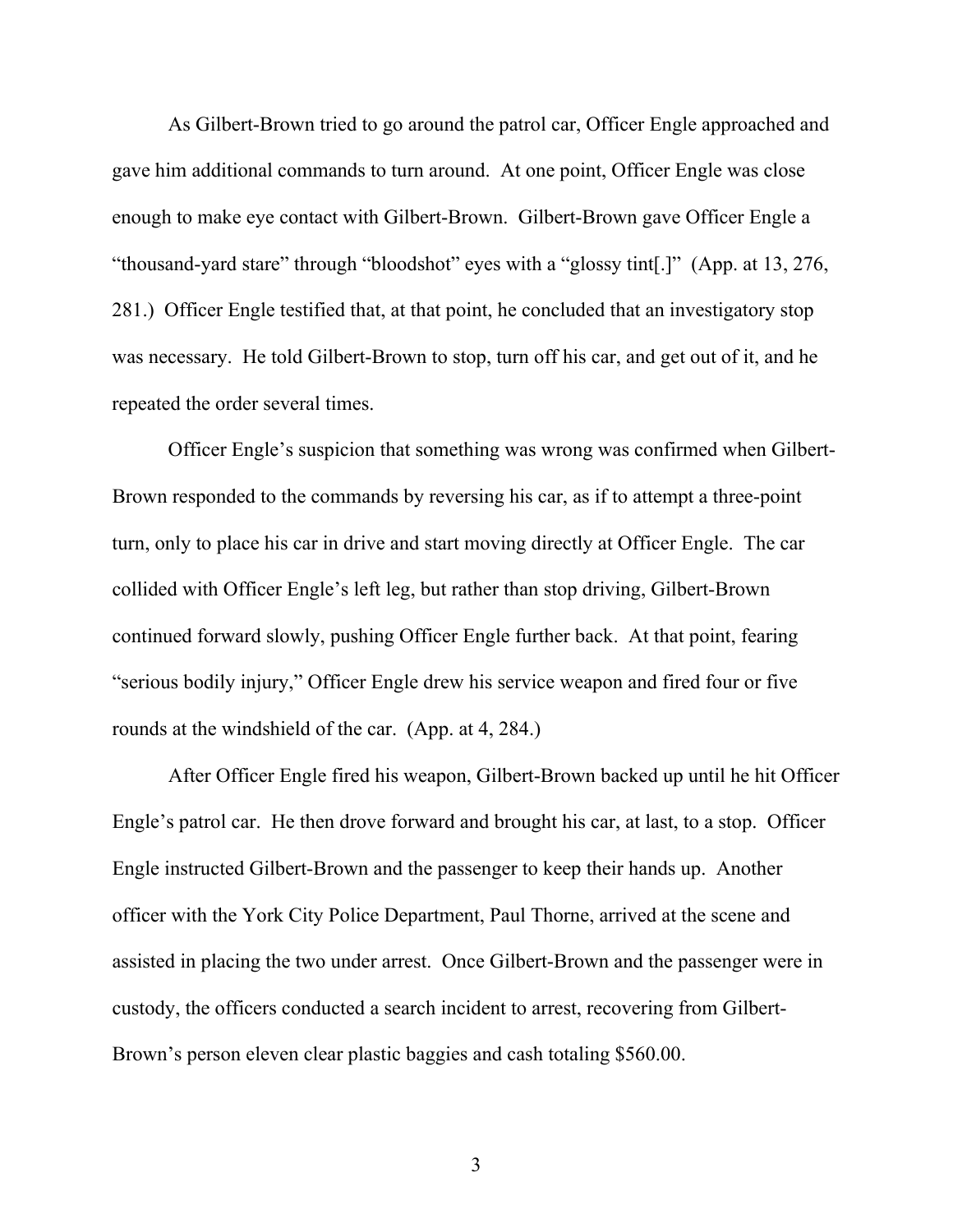While still at the scene, and pursuant to Pennsylvania State Police policy, the officers contacted the State Police Criminal Investigations Division, whose troopers would take over the investigation, as is required when there is an officer-involved shooting. Before the state troopers arrived, however, Officer Thorne observed a firearm "sitting in the center console" of Gilbert-Brown's car. (App. at 6, 220, 393.) The officers immediately recovered that item from the car, and also discovered a black digital scale, multiple bags of a "white chalky substance[,]" a bag of marijuana, an iPhone, a ripped vacuum-sealed bag, and a "magazine [with bullets] on the front passenger side floor board." (App. at 6, 218, 220, 398-99.)

After arriving on the scene, Trooper Jason Groff took possession of the evidence seized pursuant to the arrest and the items found in the car. Pursuant to State Police policy,<sup>[1](#page-4-0)</sup> a trooper then inventoried the car for "valuables and other items." (App. at 6, 101.) That inventory search revealed, among other items, another firearm and ammunition "on the passenger side between the front seat and [the] door of the vehicle[.]" (App. at 7, 218, 238.)After the car was towed, Trooper Groff obtained a search warrant for the car, which yielded yet more drug and firearm paraphernalia, including a bag of crack cocaine.

A grand jury in the United States District Court for the Middle District of Pennsylvania indicted Gilbert-Brown for conspiracy to distribute and possess with intent

<span id="page-4-0"></span><sup>&</sup>lt;sup>1</sup> That policy states that "[s]eized vehicles or other property shall be inventoried and processed whenever the property is taken into possession." (App. at 101.)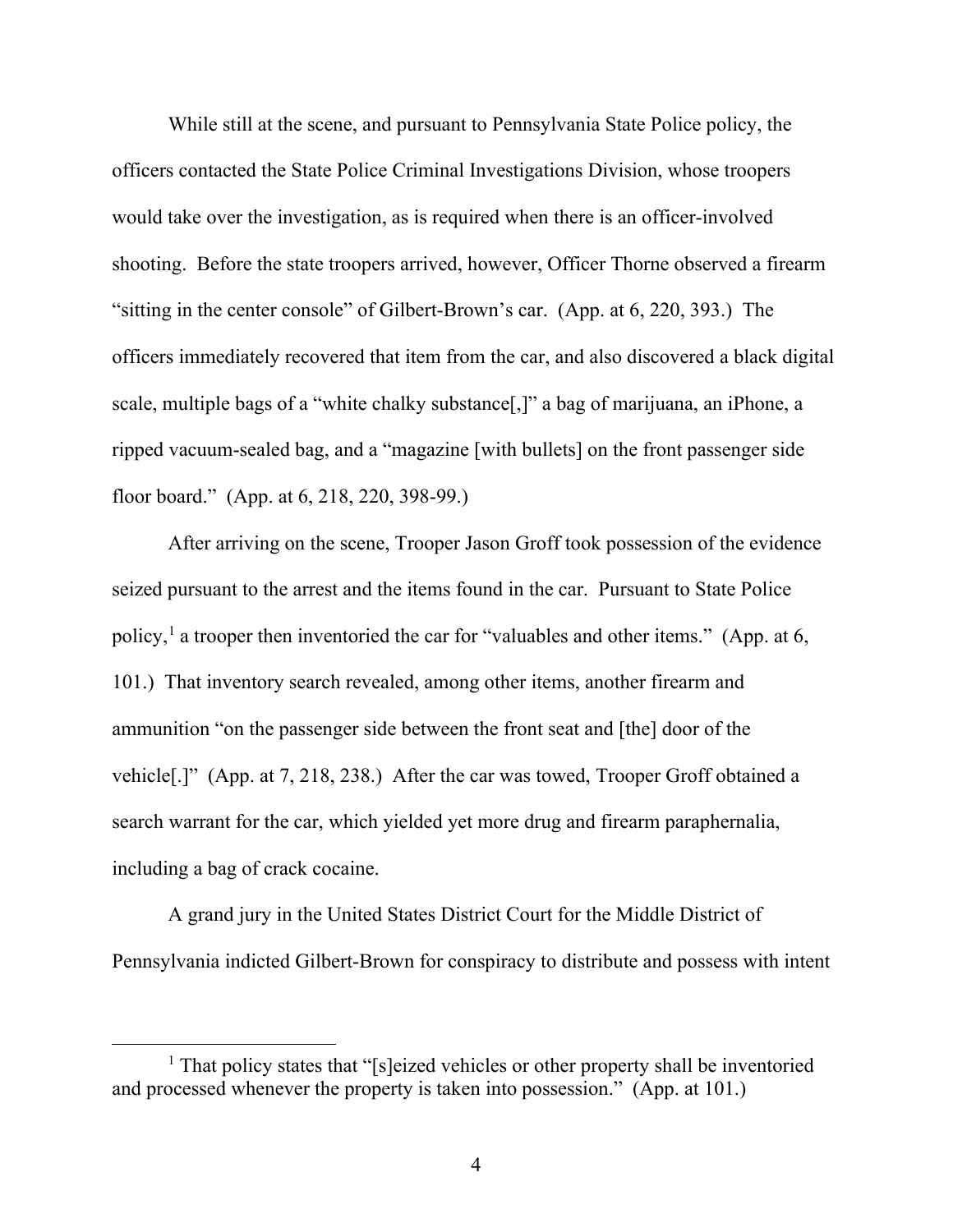to distribute cocaine base (Count 1), three counts of distribution of cocaine base (Counts 2 through 4), possession with intent to distribute cocaine base (Count 5), and possession of a firearm in furtherance of a drug trafficking crime (Count 6). Gilbert-Brown pleaded not guilty and filed a motion to suppress all items seized by the officers at the scene, as well as those seized pursuant to the later-executed search warrant.

Following a hearing, the District Court denied Gilbert-Brown's motion. It found that Officer Engle's testimony was credible, and it concluded he had reasonable suspicion to stop Gilbert-Brown's car, as well as probable cause for the subsequent arrest and search. The Court also concluded that it was unnecessary to address whether probable cause justified Officer Thorne's on-site search of the car because, in view of Trooper Groff's testimony and Pennsylvania State Police policy, the state troopers would have inevitably discovered that evidence.Later, having struck a deal with the government that preserved his right to appeal the District Court's suppression ruling, Gilbert-Brown ultimately pleaded guilty to Counts 5 and 6 of the indictment and was sentenced to 180 months' imprisonment. This timely appeal followed.

# **II. DISCUSSION**[2](#page-5-0)

On appeal, Gilbert-Brown contends that the District Court erred in finding Officer Engle credible and, as a result, made a number of other erroneous factual findings. He

<span id="page-5-0"></span><sup>&</sup>lt;sup>2</sup> The District Court had jurisdiction pursuant to 18 U.S.C.  $\S$  3231. We have jurisdiction under 28 U.S.C. §§ 1291 and 3742(a). On appeal from a denial of a motion to suppress, we review factual findings for clear error and exercise plenary review over questions of law. *United States v. Lewis*, 672 F.3d 232, 236-37 (3d Cir. 2012).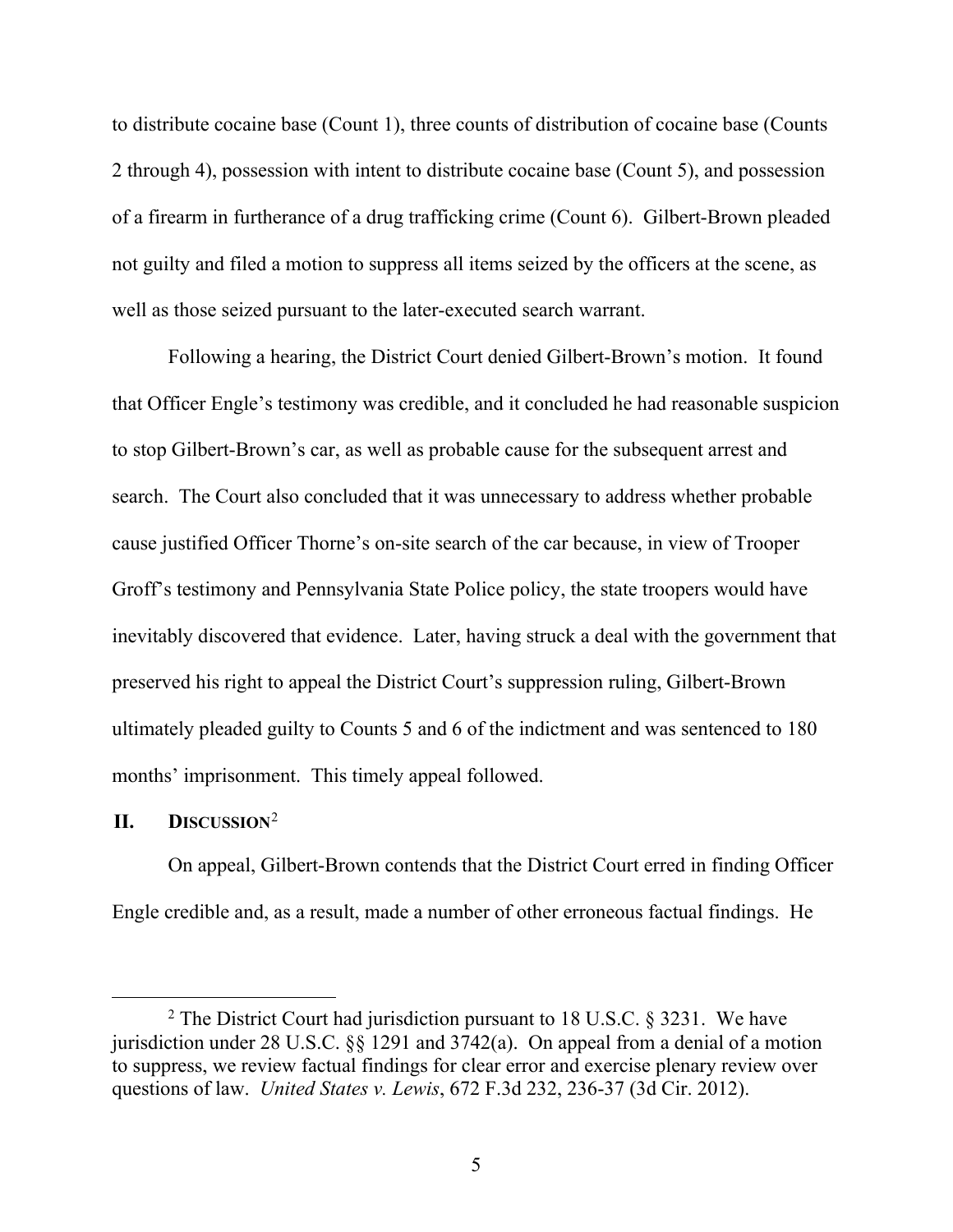also argues that (i) Officer Engle lacked reasonable suspicion to conduct an investigatory stop of his car; (ii) Officer Engle lacked probable cause to arrest and search his person; and (iii) Officer Thorne lacked probable cause to search his car and could not otherwise justify the search under the inevitable discovery doctrine. None of those arguments withstand scrutiny.

#### **A. The Investigatory Stop**

Generally speaking, for a seizure to be reasonable under the Fourth Amendment, it must be "effectuated with a warrant based on probable cause." *United States v. Robertson*, 305 F.3d 164, 167 (3d Cir. 2002). Nevertheless, an officer may "conduct a brief, investigatory stop when the officer has a reasonable, articulable suspicion that criminal activity is afoot." *Illinois v. Wardlow*, 528 U.S. 119, 123 (2000) (citing *Terry v. Ohio*, 392 U.S. 1, 30 (1968)); *see also United States v. Delfin-Colina*, 464 F.3d 392, 397 (3d Cir. 2006) (The "*Terry* reasonable suspicion standard applies to routine traffic stops."). Gilbert-Brown claims that Officer Engle lacked reasonable suspicion to stop him and order him out of the car.

As the District Court found, however, Gilbert-Brown ignored Officer Engle after Engle "motioned to [him] with a handheld flashlight to turn around and go the other way and gave approximately five to six verbal commands to turn around." (App. at 13 (quotation marks and citation omitted).) Gilbert-Brown ignored the commands and drove into a crime scene while looking directly at Officer Engle with eyes that were "very bloodshot and had a glossy tint to them." (App. at 13, 281.) Officer Engle then ordered him to "stop the vehicle and get out and turn [the] vehicle off[,]" but he again ignored the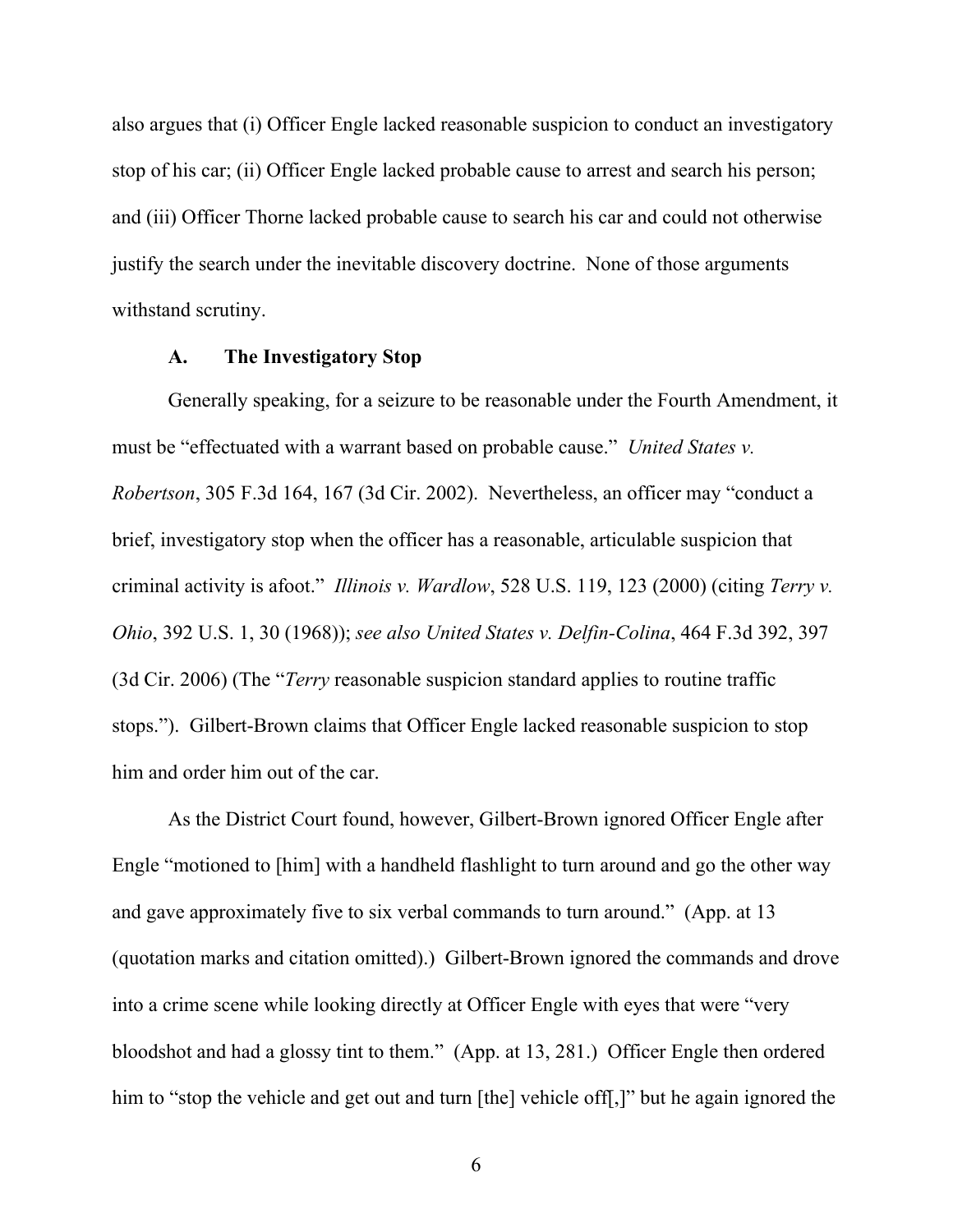officer and actually drove the vehicle into him. (App. at 13, 283.) Looking at the totality of the circumstances, *United States v. Lewis*, 672 F.3d 232, 237 (3d Cir. 2012), those constitute "specific, articulable facts" that gave Officer Engle reason to believe Gilbert-Brown was, at the very least, violating traffic laws. *Delfin-Colina*, 464 F.3d at 397; *see also* 75 Pa. Const. Stat. § 3733(a) (criminalizing willful failure to bring a vehicle to a stop when ordered to do so by a police officer).

## **B. The Arrest**

"Probable cause to arrest exists when the facts and circumstances within the arresting officer's knowledge are sufficient in themselves to warrant a reasonable person to believe that an offense has been or is being committed by the person to be arrested." *Estate of Smith v. Marasco*, 318 F.3d 497, 514 (3d Cir. 2003) (quotation marks omitted). Gilbert-Brown attempts to rewrite the District Court's factfinding and argues that Officer Engle "tapped [o]n the window and tried to open the door to pull Gilbert-Brown out of the vehicle and told Gilbert-Brown to pull over and get out." (Opening Br. at 9.) Then, Gilbert-Brown says, when he attempted a three-point turn, Officer Engle "ran in front of Gilbert-Brown's vehicle … and shot at Gilbert-Brown causing him to crash into the cruiser[.]" (Opening Br. at 9.) In that telling, among other factual rewrites, Gilbert-Brown skips entirely his driving into Officer Engle's leg. Gilbert-Brown's counternarrative fails to show any clear error in the District Court's factfinding. *See United States v. Williams*, 898 F.3d 323, 329 (3d Cir. 2018) ("A finding is clearly erroneous when[,] although there is evidence to support it, the reviewing court on the entire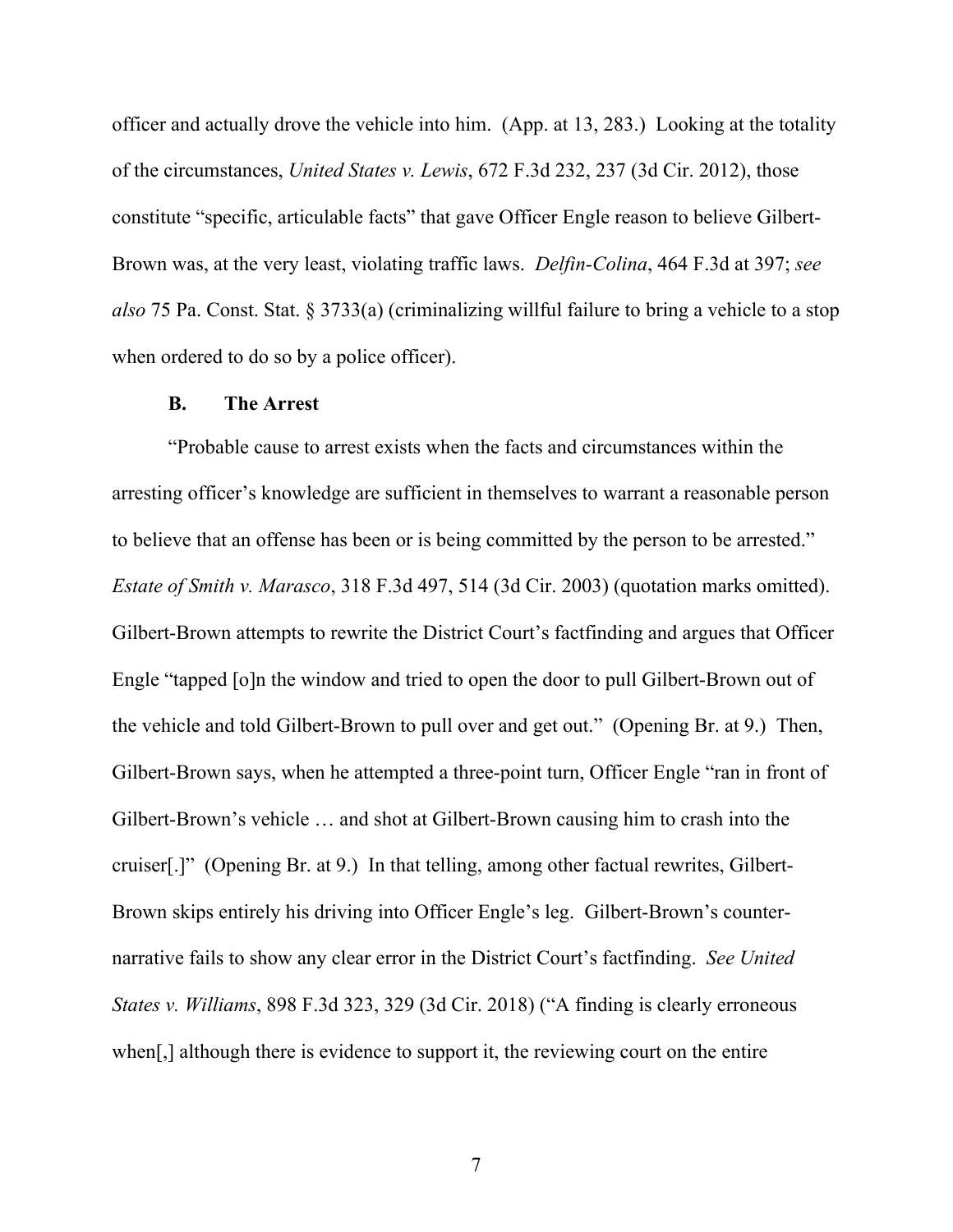evidence is left with the definite and firm conviction that a mistake has been committed." (quotation marks omitted)).

The District Court was free to accept the police officer's version of events. In that version, Gilbert-Brown ignored Officer Engle's repeated commands to stop driving, drove directly into him, and then crashed into the police cruiser. That provides more than sufficient facts to conclude that "an offense ha[d] been or [was] being committed by" Gilbert-Brown to warrant his arrest. *Estate of Smith*, 318 F.3d at 514. At a minimum, Officer Engle had probable cause to arrest Gilbert-Brown for violating 75 Pa. Cons. Stat. § 3733(a) (fleeing or attempting to elude a police officer), 18 Pa. Cons. Stat. § 2702(a)(2) (aggravated assault against a police officer), and 18 Pa. Cons. Stat. § 2705 (reckless endangerment of another person).

# **C. The Search of the Automobile**

Lastly, Gilbert-Brown argues that the District Court improperly applied the inevitable discovery doctrine and, instead, should have addressed whether there was probable cause for a search of the automobile. We, again, do not agree. "Evidence obtained by the police unlawfully may nonetheless be admitted into evidence if the prosecution can establish by a preponderance of the evidence that the information ultimately or inevitably would have been discovered by lawful means." *United States v. Bradley*, 959 F.3d 551, 557 (3d Cir. 2020) (quotation marks omitted). The Supreme Court has recognized an exception to the Fourth Amendment's warrant requirement when there are "reasonable police regulations relating to inventory procedures administered in good faith[.]" *Colorado v. Bertine*, 479 U.S. 367, 374 (1987). Here, Pennsylvania State